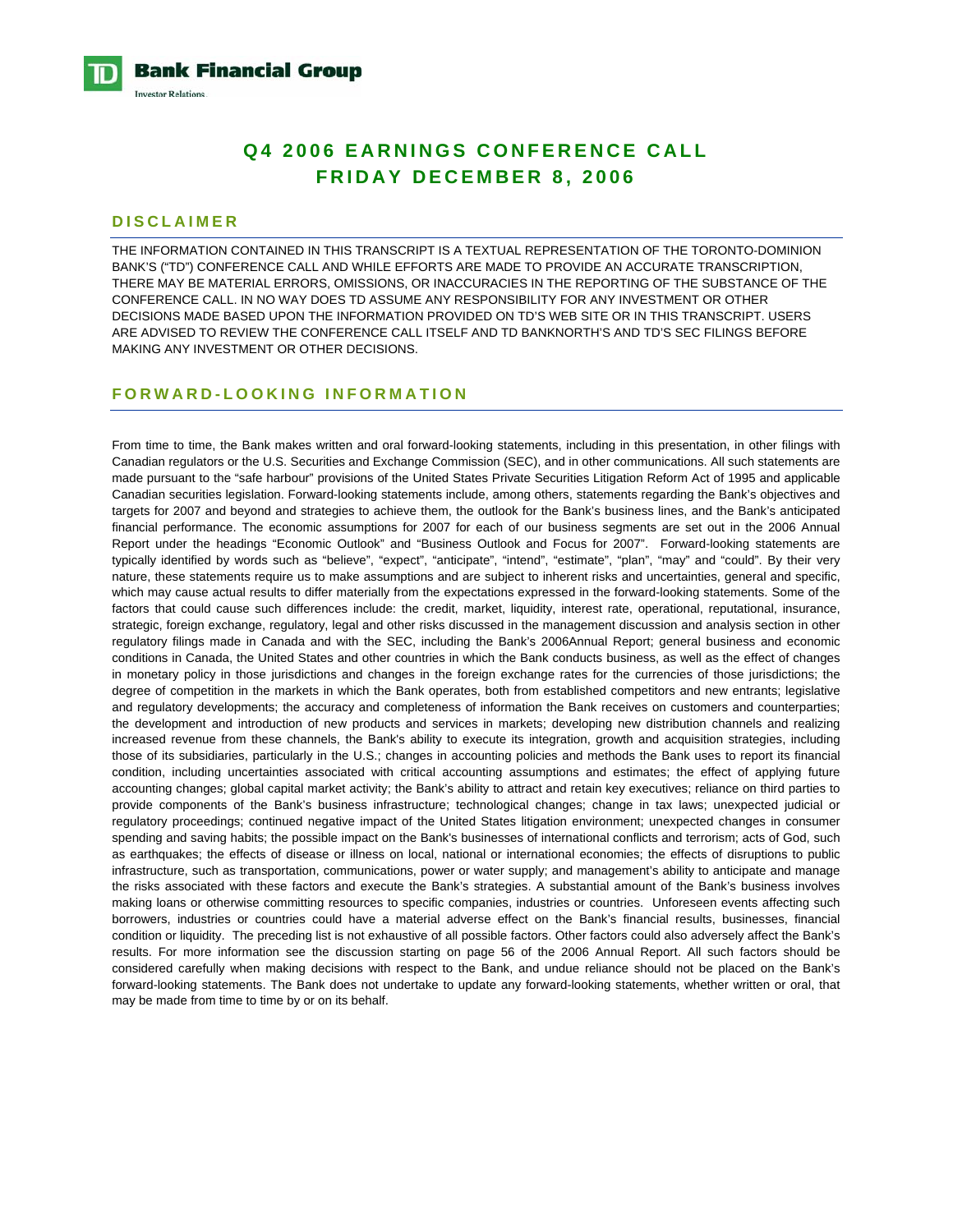# **FORWARD-LOOKING INFORMATION**

In connection with the proposed merger, TD Banknorth will file a proxy statement with the Securities and Exchange Commission. **Stockholders of TD Banknorth are urged to read the proxy statement regarding the proposed merger when it becomes available, because it will contain important information.** Stockholders will be able to obtain a free copy of the proxy statement as well as other filings containing information about TD Bank Financial Group and TD Banknorth, when available, without charge, at the Securities and Exchange Commission's Internet site (http://www.sec.gov). In addition, copies of the proxy statement can be obtained, when available, without charge, by directing a request to TD Bank Financial Group, 66 Wellington Street West, Toronto, ON M5K 1A2, Attention: Investor Relations, (416) 308-9030, or to TD Banknorth Inc., Two Portland Square, P.O. Box 9540, Portland, ME 04112-9540, Attention: Investor Relations, (207) 761-8517.

# **ADDITIONAL INFORMATION**

TD Bank Financial Group, TD Banknorth, their respective directors and executive officers and other persons may be deemed to be participants in the solicitation of proxies in respect of the proposed transaction. Information regarding TD Bank Financial Group's directors and executive officers is available in its Annual Report on Form 40-F for the year ended October 31, 2006, which was filed with the Securities and Exchange Commission on December 11, 2006, and its notice of annual meeting and proxy circular for its most recent annual meeting, which was filed with the Securities and Exchange Commission on February 24, 2006. Information regarding TD Banknorth's directors and executive officers is available in TD Banknorth's proxy statement for its most recent annual meeting, which was filed with the Securities and Exchange Commission on March 30, 2006. Other information regarding the participants in the proxy solicitation and a description of their direct and indirect interests, by security holdings or otherwise, will be contained in the proxy statement, the Schedule 13E-3 transaction statement and other relevant materials to be filed with the Securities and Exchange Commission when they become available.

### **CORPORATE PARTICIPANTS**

Ed Clark President & CEO, TD Bank Financial Group Colleen Johnston EVP & CFO, TD Bank Financial Group Bob Dorrance Chairman & CEO, TD Securities Tim Hockey Co-Chair, TD Canada Trust Bernie Dorval Co-Chair, TD Canada Trust Chairman & CEO, TD Waterhouse

# **CONFERENCE CALL PARTICIPANTS**

Michael Goldberg Desjardins Securities - Analyst<br>Darko Mihelic CIBC World Market– Analyst Darko Mihelic CIBC World Market– Analyst Ian DeVerteuil BMO Nesbitt Burns – Analyst Mario Mendonca Genuity Capital Markets – Analyst<br>Jim Bantis – Gredit Suisse First Boston – Analyst Jim Bantis Credit Suisse First Boston – Analyst Blackmont Capital – Analyst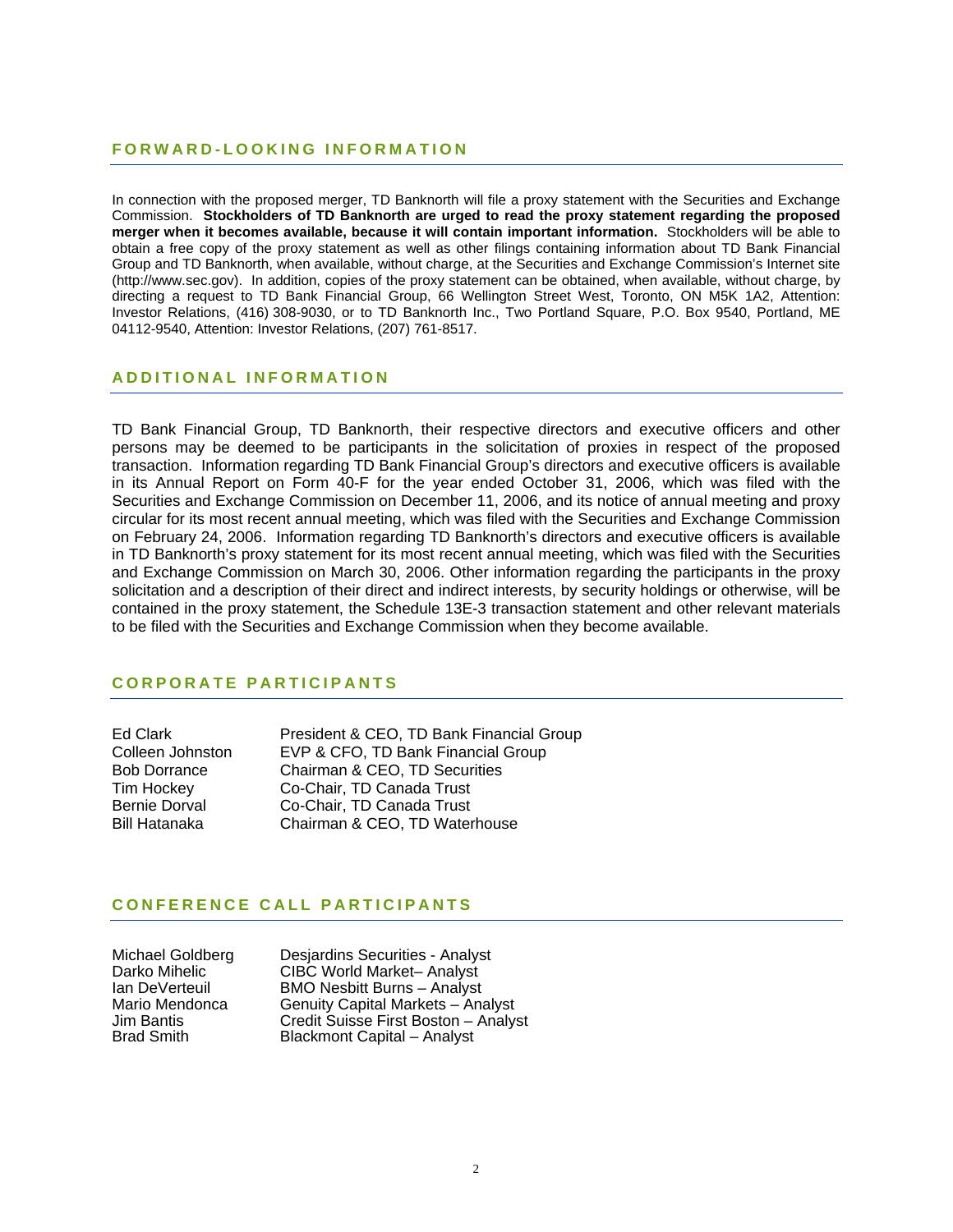### **PRESENTATION**

#### *Colleen Johnston - Toronto Dominion Bank - CFO*

#### **Slide 1 & 2**

Good afternoon and welcome to the TD Bank financial group's fourth quarter 2006 investor presentation. My name is Colleen Johnston and I'm the CFO of the bank. We will begin today's presentation with a few remarks from Ed Clark the Bank's CEO. After which, I will present the Bank's full-year and fourth quarter operating performance. We will then entertain questions from those present as well as pre-qualified analysts and investors on the phones. Also present today to answer your questions are Bob Dorrance, Chairman and CEO of TD Securities; Tim Hockey and Bernie Dorval, Co-Chairs of TD Canada Trust; and Bill Hatanaka, Chairman and CEO of TD Waterhouse. In the audience today is our new Chief Risk Officer Mark Chauvin, who is also available to answer questions. I know that this presentation contains forwardlooking statements and actual results could differ materially from what is discussed.

Certain material factors or assumptions were applied in making these statements. For additional information, we refer you to our press release and presentation material. These documents include a description of factors that could cause actual results to differ and could be found on our website at TD.com. Ed, over to you.

#### **Ed Clark** *- Toronto Dominion Bank - CEO*

Thanks. And thank you all for joining us this afternoon. Colleen's going to give you the details on how we did in the fourth quarter. And for the year overall. What I'd like to do, though is just to step back a little and comment on where we've come from and how we view the future.

We had a great 2006, having come off a great 2005. Our mission as you know has been to consistently grow earnings without extending out the risk curve by following a simple focused strategy and constantly investing in the future. We believe the key to maximizing dividend growth is to consistently grow earnings. We set a long-term goal of growing earnings per share by 7 to 10%. Over the last couple of years, we've been able to grow earnings and dividends by more than that in the 10 to 13% range.

Now, I think you all know me, I'm very conservative in my approach, but assuming there aren't any major changes to the economic outlook, we expect we will continue to exceed our 7 to 10% range next year consistent with what we've been delivering. We posted record earnings in 2006 in our Canadian personal and commercial bank and wealth management in Canada. Tim Hockey, Bernie Dorval, and Bill Hatanaka and their teams have just done an outstanding job. This is TD Canada Trust's fourth year in a row of delivering growth over 15%. As for Canadian Wealth Management it has been growing on average about 30% a year for the last three years. We firmly believe in our model for Canadian retail operations. That's why we've opened more TDCT branches than we ever have before in a single year. And we've added hundreds more customer facing employees.

We have a paradigm that says grow revenue faster than expenses. Even though expenses bulge in the fourth quarter, as we completed a number of major projects, that paradigm has not changed. Next year we do expect revenue growth to slow, but you can rest assured that expense growth will follow. And the investments we made in this business over the last few years should help us deliver double digit earnings growth in our Canadian retail operations in 2007.

Turning to the Wholesale bank, this really was a milestone year for the wholesale bank. We clearly have made incredible progress over the last three years. Compared with 2003, we moved from fifth to first in equity block trading. Fifth to third in equity underwriting, fifth to third in mergers and acquisitions amongst our Canadian peers, and third to second in fixed income underwriting. We also successfully completed our exit of a global structured businesses this year. Our earnings were held up this year by security gains. This is part of our strategy. And our portfolio is unrealized gains remain very strong. Next year we expect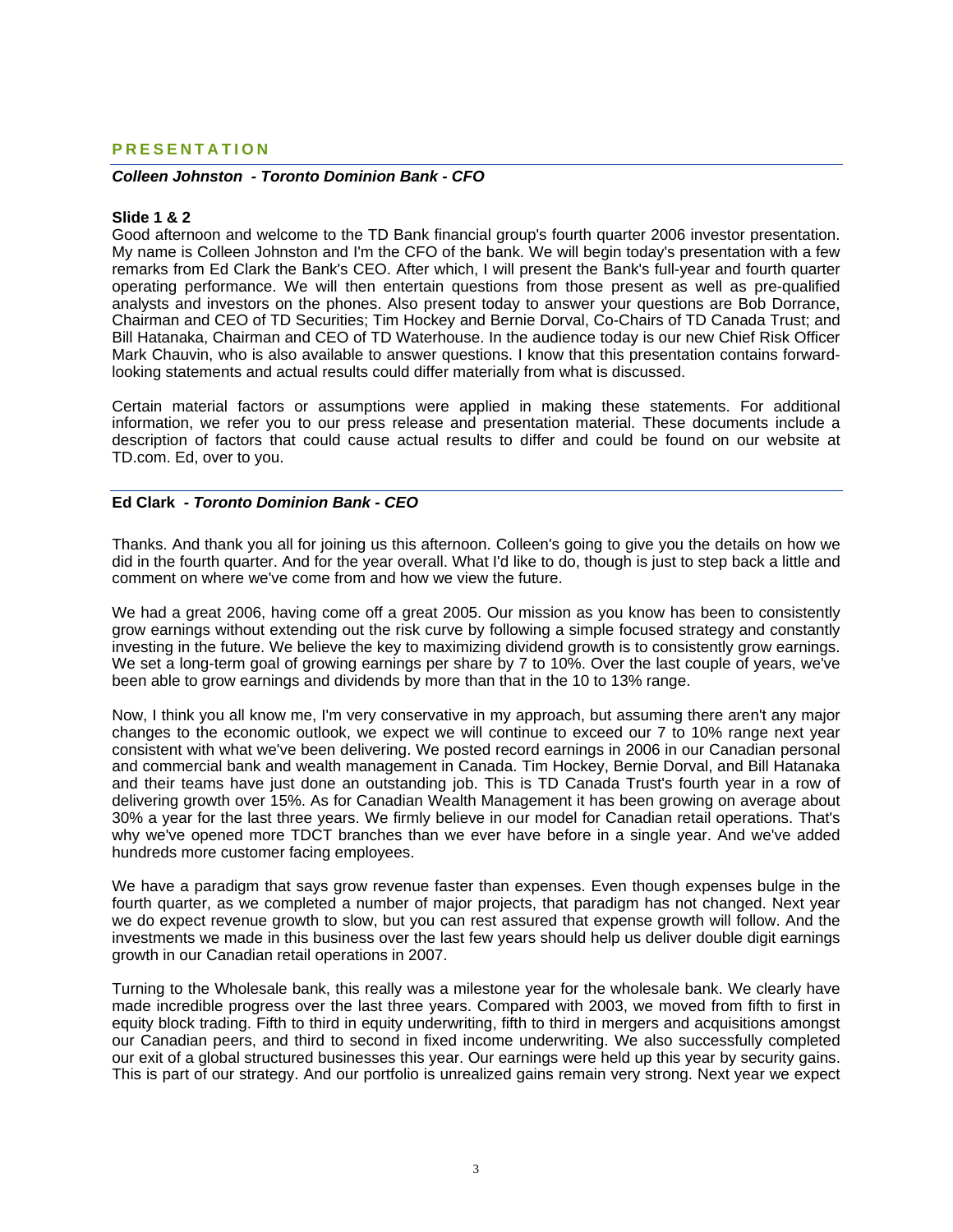somewhat smaller gains and perhaps a flattening out of capital markets revenue growth. But we should be in the upper part of earnings range for this business and continue to earn excellent returns on equity.

Turning to the United States. This year our U.S. operations TD Banknorth and TD Ameritrade contributed \$435 million to TD Bank's bottom line on an adjusted basis. Looking forward TD Banknorth and TD Ameritrade have already given you ranges for their earnings growth in 2007. Our total earnings will rise because of increased investment.

We met a few weeks ago to announce that the TD Bank was invited by the independent directors of TD Banknorth to make an offer to take our ownership position of TD Banknorth up to 100%. We believe that's the right move for TD Bank. We continue to see TD Banknorth as a long-term play. We believe it's in TD's best interest to have a sustainable large, profitable, growing bank in the United States. We believe TD Banknorth is well positioned to be that bank. Our job is absolutely clear. Prove out that we can get organic growth even in tough markets and build a superior operating model.

TD Ameritrade's earnings should grow rapidly in the next two years as we realize the synergies of the Waterhouse acquisition. We are using this period to improve our ability to generate asset growth in the long-term investor space. This year we need to get the conversion done, establish a good fourth quarter run rate to go into 2008, and prove out our organic growth model. I'm confident that the TD Ameritrade team can do all that.

In closing, we had a great year. Domestically, the personal and commercial bank and wealth management again outgrew the peer average in both profit and revenue. As for the Wholesale bank, Bob Dorrance and I clearly now have the dealer we want. We're very pleased with the wholesale strong showing this year and we're going to use our position to gain market share and grow our trading franchise. TD Ameritrade delivered record earnings and clearly has enormous potential. With TD Banknorth we stayed the course in a tough market and are now focused on organic growth.

Looking forward, I'm feeling pretty optimistic. While we expect the economic environment to be tougher next year and to bring its share of challenges, we believe we are very well positioned for 2007. We also know how focused you always have to be to sustain superior performance. We have that focus and we have what it takes to execute on our strategies. With that, I'll turn it over to Colleen.

### *Colleen Johnston - Toronto Dominion Bank - CFO*

### **Slide 3**

Thanks, Ed. To begin, we take a look back at 2006 as a whole. 2006 was an exceptional year. Total Bank adjusted net income 3.4 billion, up 18% from last year while adjusted EPS of 466 was up 13% well above our 7 to 10% goal. We increased our total dividend by 13% in 2006, in line with earnings growth. Versus 2005, we experienced double digit growth in adjusted net income in all operating segments.

Canadian retail was up 17%, generating record earnings of 2.4 billion on broad based revenue growth while making significant investments in future growth. Versus 2005, U.S. retail was up 64%. As the previous year was based on 7 months of earnings at TD Banknorth. Earnings from TD Ameritrade and TD Waterhouse USA were 180 million versus 108 last year, up 67%. Full-year earnings of 664 million in wholesale were above our expected range of 525 to 625 million, up 21%. Versus 2005, corporate was down 117 million, driven by higher, unallocated corporate expenses, securitization losses, a decline in non-core lending net income, and lower earnings on excess capital.

### **Slide 4**

Turning to page 4, Q4 '06 highlights. We had a solid quarter. Total bank adjusted net income of 875 million up 14% from last year. Adjusted earnings per share of 120, up 13% from last year. We had another great performance from our Canadian retail businesses. 596 million for the quarter, up 13% yearover-year. Net income for our U.S. retail businesses TD Banknorth and TD Ameritrade was 116 million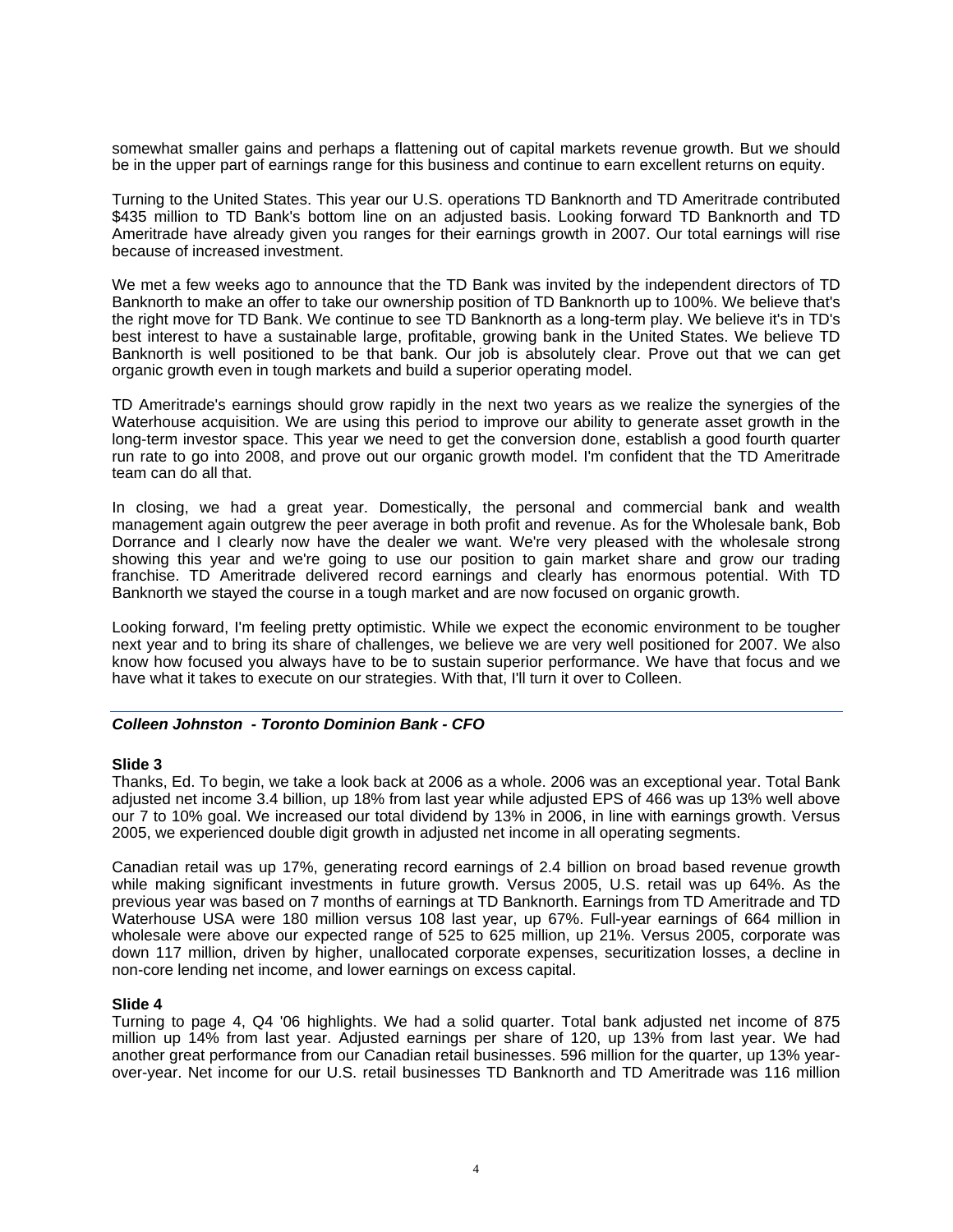down slightly from last year. Our wholesale net income of 146 million was up 27% from a weak fourth quarter last year.

Our corporate segment made 17 million. Higher gains on securitization and interest on tax refunds were factors in the increase year-over-year and quarter-over-quarter. Our capital ratios remained strong. This is after our 4 million share buyback. With our tier 1 ratio at 12% and the tangible common equity ratio at 9.1%.

### **Slide 5**

On page 5, we see reported net income of 762 million or \$1.04 a share and adjusted net income of 875 million or \$1.20 per share. We have three items of note this quarter. First, amortization of intangibles was 87 million this quarter or \$0.12 per share. Second, accounting guideline 13, which amounted to a loss of 8 million or \$0.01 per share in the quarter. And finally, Visa and overdraft protection. During the quarter we introduced a specific allowance for Visa credit card and overdraft loans. We had two quarters of loan losses this quarter. Specific provisions for credit card loans are now being recorded when account balances are 90 days in arrears. We didn't set up specific provisions in the past. This treatment benefits us under Basel II. The change in methodology also added 47 million to our growth impaired loans this quarter. Taking this provision resulted in a one-time adjustment of 18 million or \$0.03 per share.

### **Slide 7**

Slide 7, to better compare TD with the disclosure of our peers we include a basic P&L for our Canadian retail business, which combines both Canadian P&C and Canadian wealth results. We are pleased with our 13% year-over-year result in this business.

#### **Slide 8**

Turning to page 8, we show the results for the Canadian personal and commercial bank, TD Canada Trust. Net income of 501 million was up13% from last year, but down 4% from Q3.

#### **Slide 9**

On page 9, we show revenues our revenues at TDCT. We achieved record revenues of 1.948 billion, up 13% from last year. The increase was broad based as all operating businesses posted higher revenues. Strong volume growth, higher margins and the addition of VFC led to an increase in net interest income. In terms of volume growth, real estate secured lending was up 10%, Visa was up an impressive 23%. And we saw good business and personal deposit growth with active checking balances up 6.5% versus last year. See revenues were up with core banking, business banking, and insurance generating higher fee revenue due to higher volume and the impact of fee initiatives.

#### **Slide 10**

On page 10, we show our net interest margin for the quarter at 307, up 11 basis points from last year, but down 1 basis point versus last quarter as expected. The increase from the prior year was attributable to higher margins on deposits and the inclusion of VFC. We expect our margin to trend down in 2007 to roughly the 3% level.

#### **Slide 11**

Turning to page 11, provision for credit losses increased 35 million from last year to 132 million. VFC accounted for 9 million of the increase, the same as last quarter. Our personal banking provisions increased 15 million, primarily due to higher write-offs and underlying credit card volume growth. Small business and commercial banking provisions were 13 million higher, mainly due to lower recoveries and reversals. In terms of quarterly run rate going forward, our PCL number of 132 million is a reasonable starting point. It will vary with loan growth and the level of recoveries and reversals in business banking.

#### **Slide 12**

Page 12, expenses of 1.068 billion were up 10% over last year. However our efficiency ratio improved 120 basis points to 54.8% with a 3% gap between revenue and expense growth, consistent with our strategy. You wouldn't normally expect the CFO to say that 10% expense growth is good. However, it is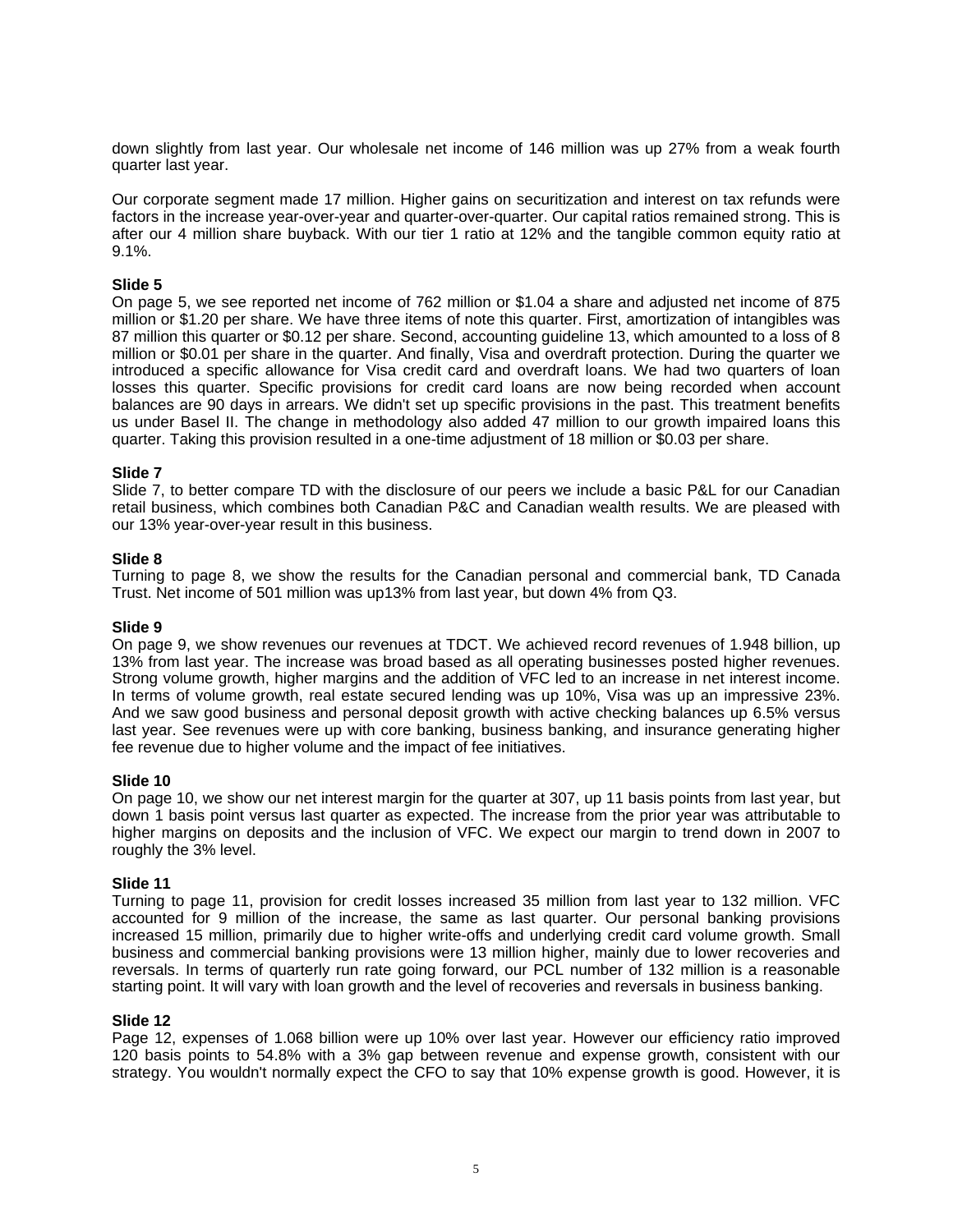good when you can take advantage of excellent top line growth to invest for the future. Over half of the expense growth is related to business initiative, volume growth, and the inclusion of VFC. The question is, what happens to expense growth if revenue growth rates slow down? In fact, we do expect slower revenue growth rates in 2007. And you'll see lower expense growth as Ed noted earlier.

### **Slide 13**

Page 13, we highlight some of our investments in the Canadian personal, and commercial bank. Two of our key goals for 2006 were to invest in core businesses. One, to improve efficiency and effectiveness and two, to enhance the customer experience. I would say that we overachieved in 2006. Our entire ABM network has been replaced and modernized. Our customers love the new functionality and their transactions are more secure. In 2006, we opened 31 new branches, the most in the industry with 24 opened in the fourth quarter. As a reminder in 2005, TDCT opened 21 new branches equal to the combined branch openings of the big four Canadian Banks. We intend to keep investing in new branches each and every year.

In September 2006 we completed the replacement of our Visa platforms and outsourced credit card administration to an industry-leader in credit card technology solutions. The initiative consolidated three old Visa platforms into one and enhanced TD's ability to provide expanded card offerings and features to our customers. In October, TD's new registered investment funds and registered education savings plan system was rolled out, which is more efficient for our branch staff. And finally, our in branch customer authentication process was implemented across all branches in 2006. Most transactions are paperless, which makes us much more efficient.

### **Slide 14**

Page 14 shows that our personal deposit share was up 17 basis points quarter-over-quarter and 19 basis points year-over-year. This sequential improvement was driven equally between term with its eighth consecutive month of market share gains and non-term deposits with active checking account growth benefiting from the summer 2006 everyday banking campaign. Our personal loan share remains stable. Small business lending share was up 80 basis points versus last year. We now rank number two in share.

### **Slide 15**

Let's turn to Canadian Wealth Management on page 15, which excludes TD Ameritrade and TD Waterhouse USA. This business generated net income of 95 million, up 12% from last year, another good quarter.

#### **Slide 16**

Total revenues of 504 million were up 8% from last year. Increases were broad based as discount brokerage, the advice channels, and our asset management businesses all posted higher results. Mutual fund revenues increased due to 13% growth in average assets under management and an improvement in gross margin. We remain a strong number four in the mutual fund industry, having moved up from number six during 2006. Advice channel revenue grew due to strong asset growth.

Discount brokerage revenue was up modestly from last year. We launched our new active trader platform in 2006, a significantly upgraded offering with new pricing. This resulted in new clients, new assets, and higher volumes, which more than offset lower commissions per trade. Our position as the market leader and low cost producer bodes well for our continuing success. Expenses of 357 million increased 5% from last year driven mainly by our investments to support future growth.

### **Slide 17**

Investing for the future. Canadian Wealth Management. To begin we put in place a new mutual fund order entry system across the TDCT branch network. This cuts the order entry time to a fraction of what it was previously. So our staff and the branches have more time to deliver a great customer experience. We continue to focus on building the Waterhouse brand by investing in lifestyle ads focused on our comprehensive, multigenerational capabilities. We've also increased our number of client-facing advisors in 2006 by 145, including 74 financial planners and 71 investment advisors. This helped drive bottom line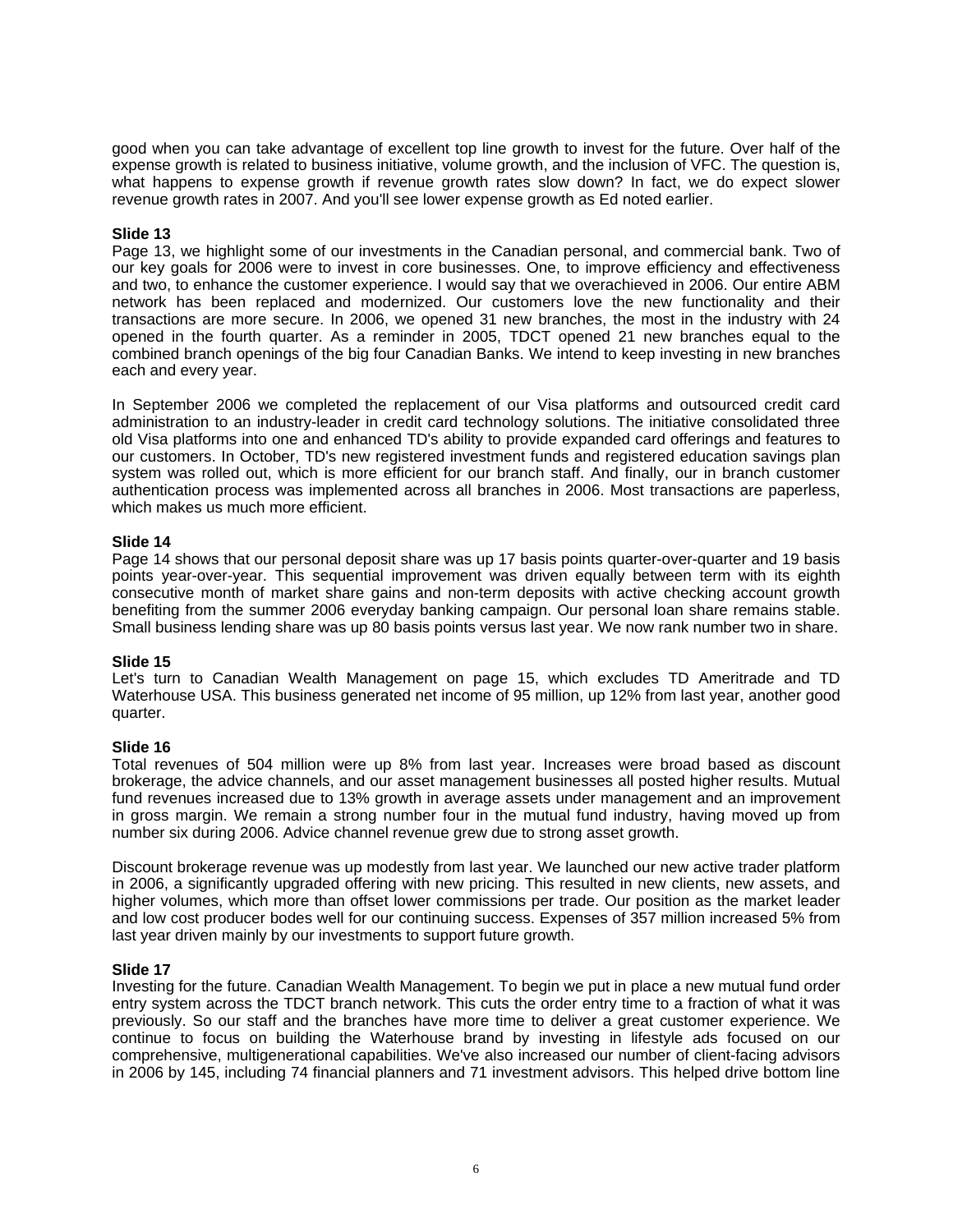growth of almost 50% this year in our advice channel. In fact, we have the fastest growing advice based organization in Canada after three years of accelerated investments. In addition, we put in place a new active trader platform in discount brokerage which provides enhanced trading services to frequent traders.

### **Slide 18**

On page 18, we provide a break down of the TD mutual fund business as a percentage of both the banks and the larger industry group. Market share from mutual fund continues to improve with a 12 basis point increase in long term fund bank share this quarter. For the full-year 2006, TD asset management finished second in the industry with 3.7 billion in long-term fund net sales.

### **Slide 20**

Page 20 shows our U.S. retail business- both numbers in October following the release of their respective results. We included a trend line for net income translated into U.S. dollars to give you an indication of the effect of foreign exchange on our results. In U.S. dollars, our earnings were up slightly from last year.

### **Slide 21**

Page 21, our U.S., personal, and commercial banking net income was 63 million compared to 69 million last year and 68 million last quarter. The decline from last year is due primarily to lower foreign exchange rates. In U.S. dollar terms net income was down modestly as the increase in contribution from Hudson was largely offset by lower earnings in the legacy TD Banknorth business.

### **Slide 22**

Page 22 shows you some operating highlights from TD Banknorth's latest quarter. In October TD Banknorth reported adjusted earnings for their third quarter of U.S. 117 million up from 110 last year. A number of the underlying metrics remain steady, including credit quality. The Hudson acquisition continues to show signs of success with improvements in key metrics, although this new geographic footprint is facing the same challenging economic environment as other parts of the business.

### **Slide 23**

TD Ameritrade reported fourth quarter earnings of U.S. 128 million. TD's investment in TD Ameritrade generated 53 million in net income for the quarter, down slightly from last quarter as the benefit of higher ownership was offset by lower earnings at Ameritrade. Contribution from TD Waterhouse in the fourth quarter of last year was 51 million, which was 47% of the full-year results of 108 million, not the regular run rate. By November 30, Lillooet had acquired 27 million shares of TD Ameritrade. For accounting purposes, our percent share of TD Ameritrade earnings will rise to 44.4% by Q2.

#### **Slide 24 & 25**

Let's now turn our focus to our Wholesale business on page 25. Wholesale generated net income of 146 million, up 27% from last year. A good end of the year for this business in a traditionally weak quarter.

#### **Slide 26**

Details on page 26. Wholesale revenues of 493 million were up 3% from adjusted revenues of 478 million a year ago due to higher securities gains. Domestic revenue was down slightly due to lower trading results and fixed income and lower underwriting revenues, partially offset by higher syndication and advisory revenues. We continue to hold unrealized gains of 774 million in our securities portfolio, up from 707 last quarter. The surplus has improved since the income trust changes announced after this valuation. Provision for credit losses of 13 million is in line with last year. This provision reflects the cost of credit protection on the core lending portfolio. Expenses of 293 million were down 10% from last year, due mainly to a decline in costs associated with exited businesses, lower variable compensation, and lower payroll taxes. As Ed noted, we continue to make great progress toward our goal of being a top three dealer in Canada.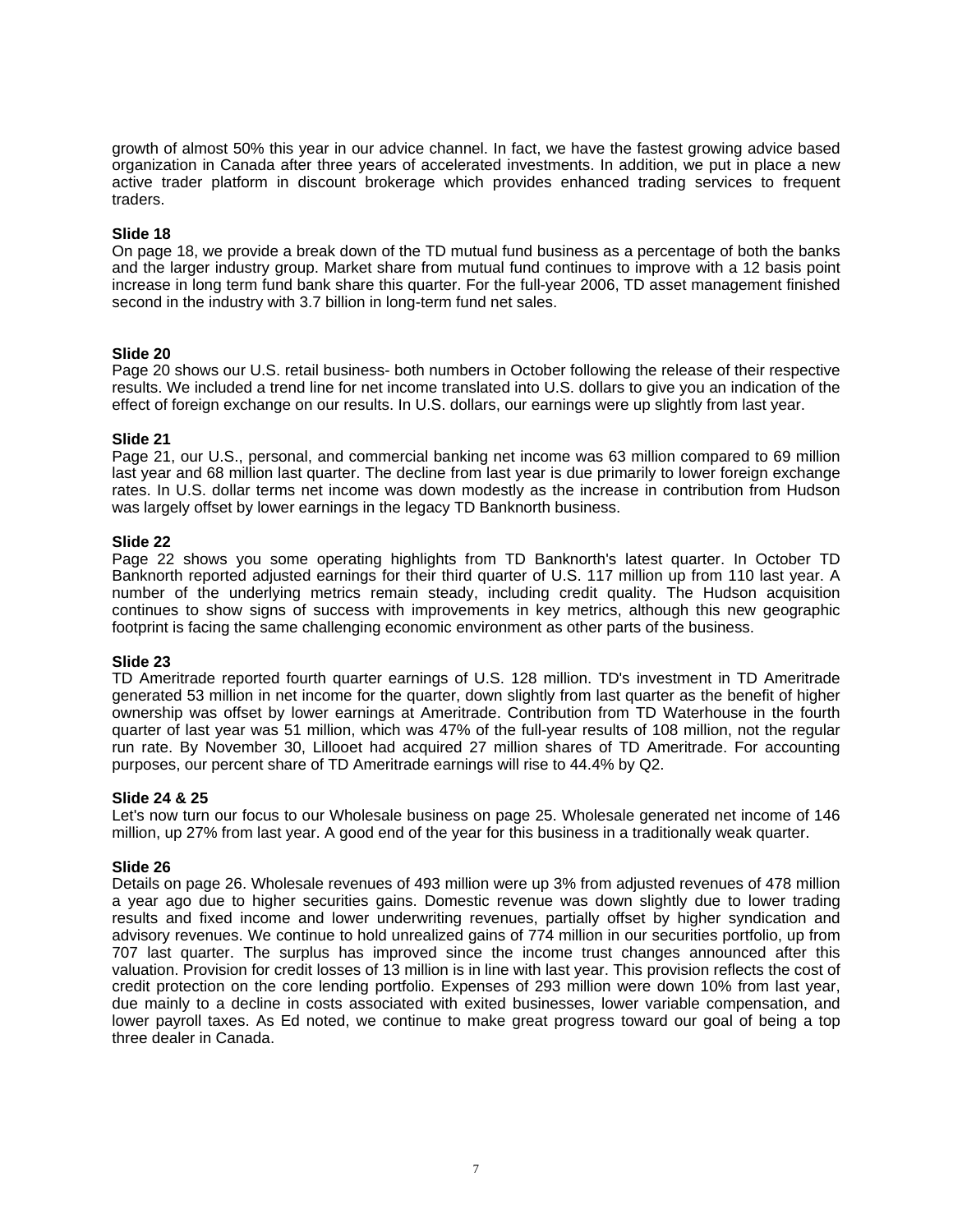So with that, I'll wrap up my remarks. Let me echo Ed's comments. 2006 was a great year. Our results were excellent, our shareholders were rewarded, and we've continued to invest for the future. We are very well-positioned for a strong 2007. And with that, I'll open it up for questions.

# **QUESTION AND ANSWER**

### *Michael Goldberg, Desjardins Securities - Analyst*

[Inaudible question - microphone inaccessible]

# **Ed Clark** *- Toronto Dominion Bank - CEO*

--we should pursue those. And the reality is that in the trading businesses that often changes from time to time. You have to -- because the markets adjust, they take out opportunities, and you have to keep on finding new ones. There isn't, I don't think you can set in this business, I want X dollars or X percentage because it really depends on what the market will give you at the time. Bob, you want to comment on this?

### **Bob Dorrance** *- Toronto Dominion Bank - Chairman, CEO, TD Securities*

No, I think that pretty well summarizes. We're looking for strategic ways in markets where we like to take the risk that Ed's just described and look at the returns that we can make in those markets. And it does evolve and you have to continue to look for ways to make money in either other markets or cross market spaces. And we had a -- it's not the type of revenue, I think that you can divide by four and every quarter think that that's what it's going to be. There's going to be a volatility in the trading revenue line. Certainly in this quarter, which as Colleen pointed out is a seasonally weak quarter, but it wasn't a great trading quarter either. I would tend to look at the year and the last three years we've made between 1 billion and 1.1 billion in the trading revenue line. I'm still comfortable with that as a run rate as to sort of the mix of businesses that we have right now. Being on an annual run rate in the 1 billion to 1.1 billion area. Looking for ways to sustain that and grow that.

### *Michael Goldberg, Desjardins Securities - Analyst*

So how do you budget for trading revenue?

### **Bob Dorrance** *- Toronto Dominion Bank - Chairman, CEO, TD Securities*

We have a plan. And the plan is if I'm comfortable with the \$1 billion of trading revenue that we've been making, that's the number that we have incorporated in the plan. And we drive it into the businesses. But planning in our business as you know is very difficult. But you have to start and set a point and work towards that. And I think more importantly work towards having strategies and operating plans to actually get that money.

### *Michael Goldberg, Desjardins Securities - Analyst*

Okay. Maybe I could just turn to the other question that I had. This quarter there was some deterioration in your Canadian commercial, retail commercial credit quality with gross formations in that area up about 50, \$60 million from the run rate that they'd been at for the about the past seven or eight quarters. And I'm just wondering, would you characterize that increase as TD being different or TD being early?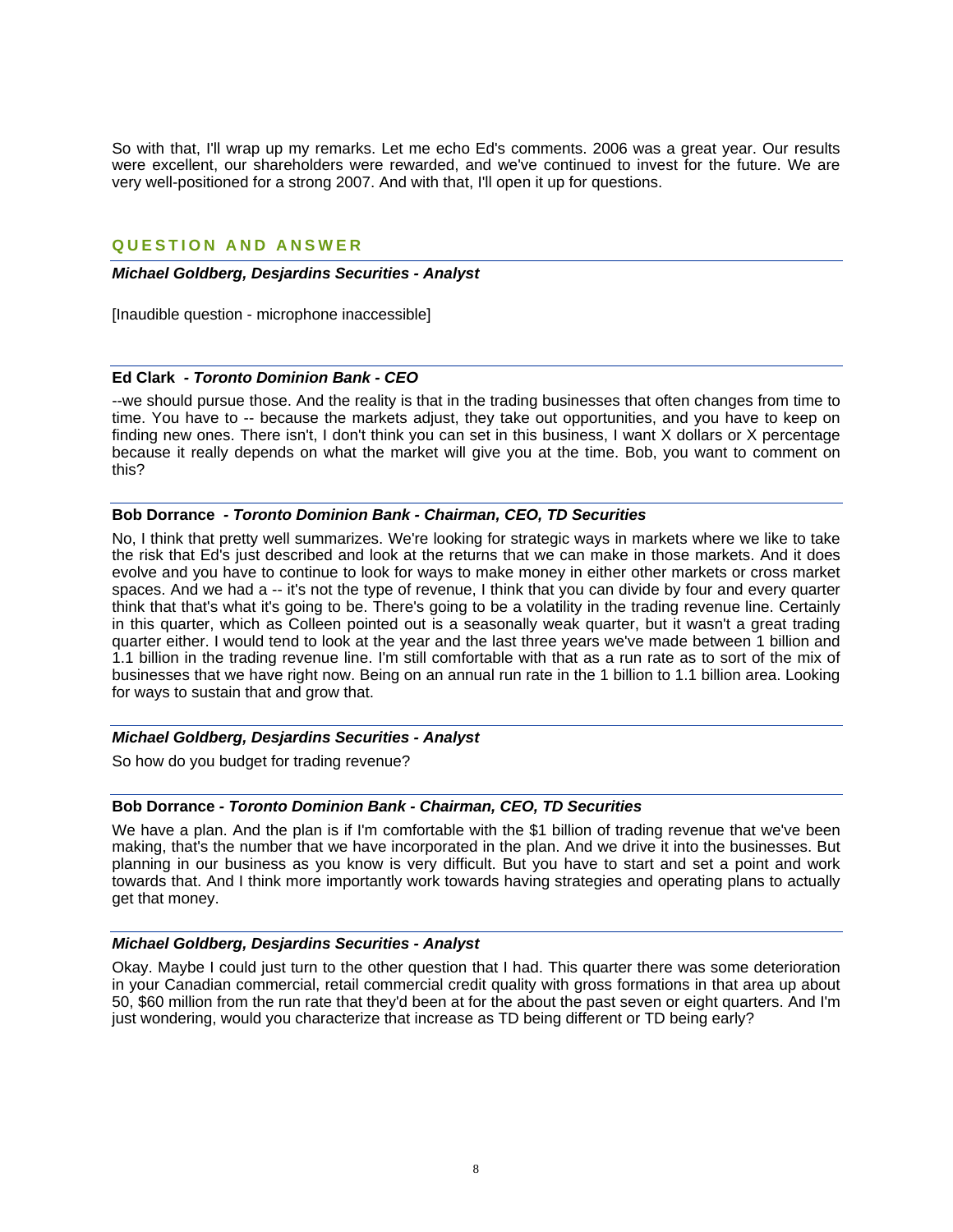### **Ed Clark** *- Toronto Dominion Bank - CEO*

Jim, do you want to take that?

### **Tim Hockey** *- Toronto Dominion Bank - Co-Chairman, TD Canada Trust*

I think 47 of that we -- of that increase was due to the provisioning change or practice that Colleen mentioned for our ODP and Visa.

# *Michael Goldberg, Desjardins Securities - Analyst*

No, because I'm talking about the -- the impaired loans formations not the provision.

### **Tim Hockey** *- Toronto Dominion Bank - Co-Chairman, TD Canada Trust*

Right. There is an impact on--.

# *Colleen Johnston - Toronto Dominion Bank - CFO*

Yes, the new methodology, Michael, meant that we did set up the gross impaired, previously we would just write these things off at 180 days. Now that was actually 47 million of the increase in the gross impaired's in the quarter in retail.

# *Michael Goldberg, Desjardins Securities - Analyst*

Okay. So there isn't really a change from the steady state trend?

# **Colleen Johnston** *- Toronto Dominion Bank - CFO*

That's right. They really look pretty stable. And you can see that on a net basis when you look at the net impairs.

### *Michael Goldberg, Desjardins Securities - Analyst*

Thank you.

### *Ian DeVerteuil, BMO Nesbitt Burns - Analyst*

For a bank that has fashioned itself on being really low risk on credit it's always a bit of a sticker shock to see 170 million on the provision line at the level you run at. Can you explain the -- why, I guess what's changed? Why is it beneficial under Basel II? And how does that make the TD Bank either more or less conservative relative to where it used to be?

### **Colleen Johnston** *- Toronto Dominion Bank - CFO*

Well, there were a number of reasons for making the change, Ian. First one was the Basel II, but we actually get some capital release if we recognize these loans in default at 90 days versus 180. But the regulator requires, though that you're provisioning at the 90 days. They're not going to let you arbitrage that for capital purposes, so it made sense for us to move in that direction. It aligns us with the practice of a couple of our peers. And my view would be that with a growing book of business it is prudent, in fact to set up those provisions sooner rather than later. So we think it's a positive move, but it did have a doubling up effect in the quarter.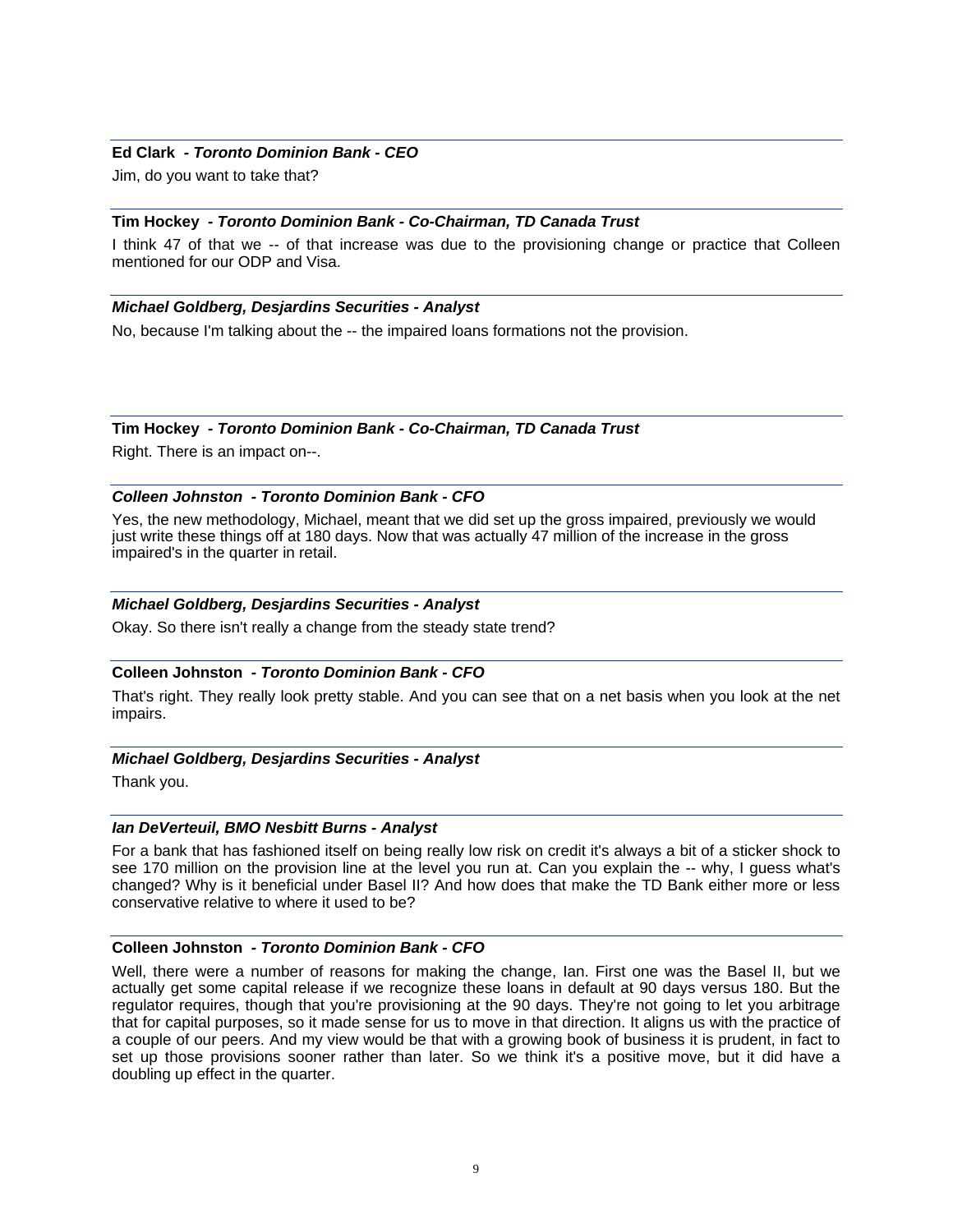### *Ian DeVerteuil, BMO Nesbitt Burns - Analyst*

So one extra month or is it?

#### **Colleen Johnston** *- Toronto Dominion Bank - CFO*

An extra quarter.

#### *Ian DeVerteuil, BMO Nesbitt Burns - Analyst*

An extra quarter. So you'd normally have one-third in any quarter, you'd have 28 million of normal PCL's on credit?

#### **Colleen Johnston** *- Toronto Dominion Bank - CFO*

Yes, those are the exact numbers, but normally -- this quarter we have the normal write-offs at 180 days, plus we've set up a provision at 90. And that results in effect a doubling up in the quarter.

### *Ian DeVerteuil, BMO Nesbitt Burns - Analyst*

So it's just by setting up the provision and you'll get better capital treatment?

#### **Colleen Johnston** *- Toronto Dominion Bank - CFO*

Correct.

### *Ian DeVerteuil, BMO Nesbitt Burns - Analyst*

The second thing is the up-tick in the loan loss provision on the commercial side. And Bernie, I know it's been so incredibly good for so long it's hard to believe that it continues. Maybe we've been lulled into a great state here, but is -- I mean \$18 million on a commercial book looks like around 40 basis points of losses in your commercial book on an annualized basis? Is that normal that you'd say now? Is this a normal level as opposed to what we've seen for the last year or two?

#### **Bernie Dorval** *- Toronto Dominion Bank - Co-Chairman, TD Canada Trust*

The -- yes, I think 18 represents sort of a fair gross number. If you look at the impaired loans as such on the supplemental for the year, we're not, we don't have like a new formation at our -- new formations are down year-over-year. For the whole year, it varies by quarter. As you know it's not -- there's a little bit of lumpiness in these things. The only difference this quarter is we just didn't have as much reverse and recoveries than we have had for the last two or three years. It's essentially in sort of recoveries that the difference lies this quarter. You would expect to have in your normal course of business reversal and recoveries to some extent. So when you look at the 18 million it does represent a good estimate of what the run rate would be absent a significant reverse and recoveries at this point in the cycle. So like a midpoint in the cycle.

It would, it could be higher if the economic circumstances deteriorate. It could be slightly better if the economic cycle really isn't in the best part of the cycle. And then from that you have to subtract from time to time how much recoveries we're doing. And obviously in the past three years we've done a lot of reverse on recoveries, but that 18 million is a fair representation of sort of a gross run rate, so to speak. So the formations as you can see are quite stable. If anything they are down, so.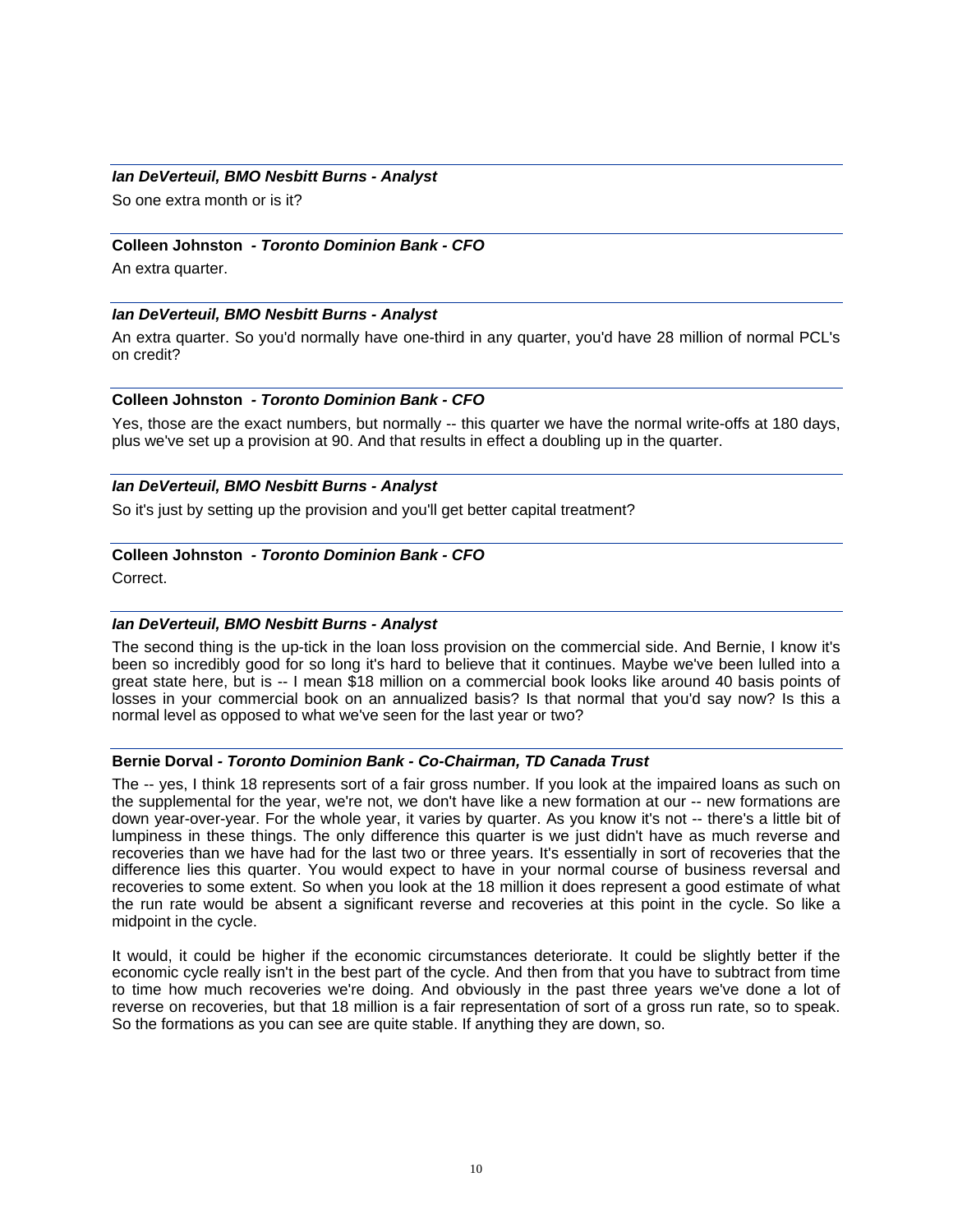# **Ed Clark** *- Toronto Dominion Bank - CEO*

And we'll go to the phones.

### **Operator**

Your first question comes from Brad Smith from Blackmont Capital. Please go ahead with your question.

# **Brad Smith** *- Blackmont Capital - Analyst*

I'm sorry. My question has been asked and answered.

### **Operator**

Your next question comes from Jim Bantis from Credit Suisse Securities. Please go ahead.

# **Jim Bantis** *- Credit Suisse Securities - Analyst*

Hi, good afternoon. Just a couple of questions. I think, Colleen you mentioned on slide 5 that the NIM was going to tread lower to 300 basis points, 3%. I'm trying to reconcile that with a growing credit card portfolio and the continued growth in deposit market share.

# **Tim Hockey** *- Toronto Dominion Bank - Co-Chairman, TD Canada Trust*

Jim, it's Tim, I'll take that. Even though our credit card share is growing and the portfolio is growing at twice the market rate around 23, 24%. It is still, there is still a mix shift going on that our overall assets at a lower margin are growing at about 10% overall and deposits are growing around 6. There's that effect, plus the absolute level of rates are having an effect as we project them going out the next three quarters.

# **Jim Bantis** *- Credit Suisse Securities - Analyst*

Got it. Thank you. And I just wanted to follow-up on the credit card growth, Tim. Pretty substantial growth in terms of balances. Obviously over the last couple of quarters and year-over-year. Maybe you could highlight how much of that growth is coming from existing TD customers versus new clients outside the bank.

### **Tim Hockey** *- Toronto Dominion Bank - Co-Chairman, TD Canada Trust*

Don't have the exact percentages. We're very happy with our penetration of our existing customer base. One of the things we measure is the percentage of our customers that have our credit card and that number has been nicely ticking up. The reason why we like that is because the vehicles that we use to be able to cross sell our existing customer base at the point of sale are obviously much lower cost of acquisition than doing mail drops or intercepts or other methods. So our absolute level of penetration and growth rate in credit cards has largely been driven by our in branch acquisition.

### **Jim Bantis** *- Credit Suisse Securities - Analyst*

Great. Thanks very much. I'll re-queue.

### **Operator**

Your next question comes from Mario Mendonca from Genuity Capital Markets, please go ahead.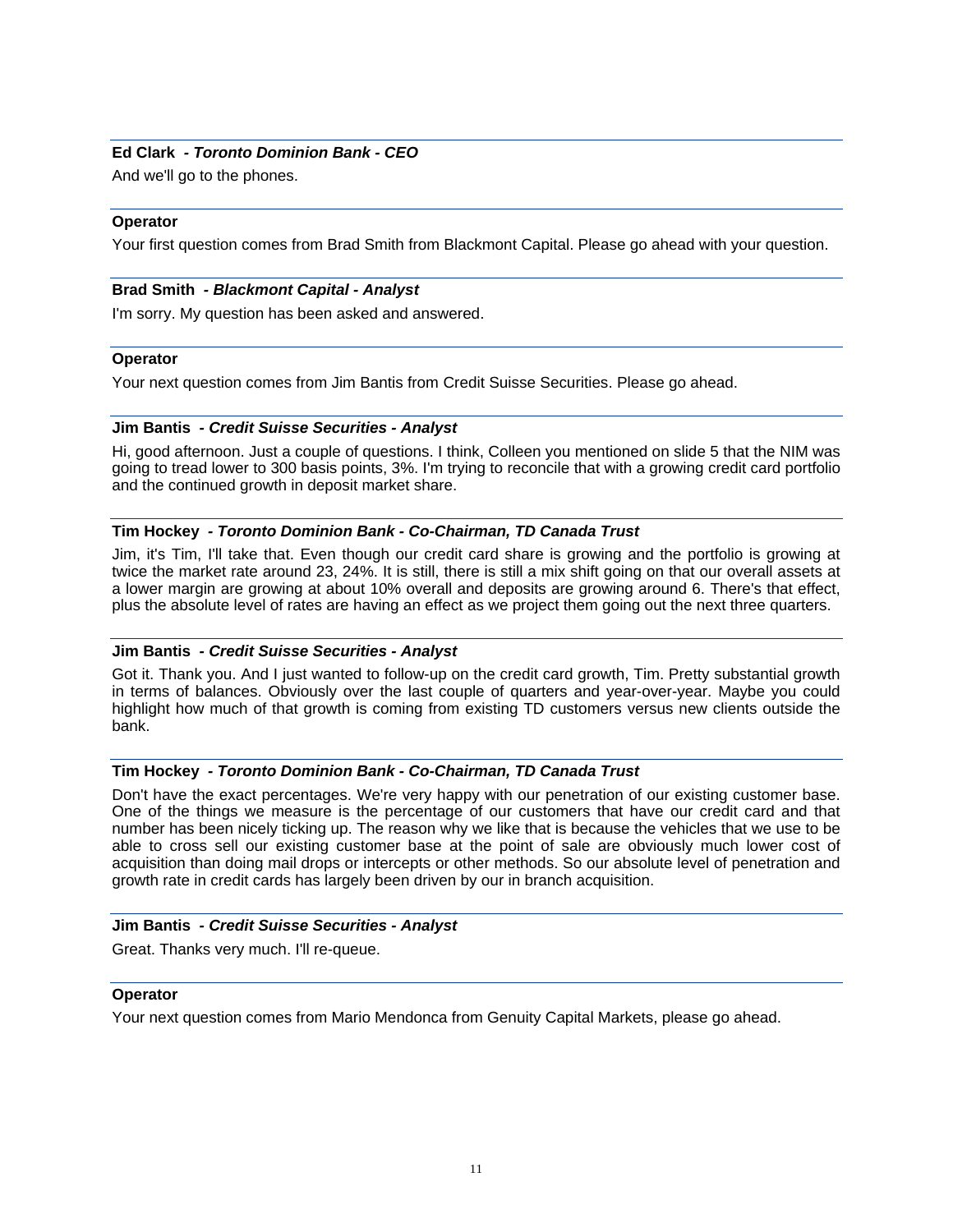### **Mario Mendonca** *- Genuity Capital Markets - Analyst*

Good afternoon. One sort of just small question, I'm trying to understand here. A \$25 million net pickup in securitizations in the quarter. I'm just trying to understand how the bank achieved that.

#### **Colleen Johnston** *- Toronto Dominion Bank - CFO*

Yes, hi, Mario. We had a particularly large securitization. A \$3 billion HELOC, home equity line of credit securitization. And we had a large upfront gain on that. And that was a key driver of the swing versus last quarter.

### **Mario Mendonca** *- Genuity Capital Markets - Analyst*

And the gain was a result of lower interest rates presumably?

# **Colleen Johnston** *- Toronto Dominion Bank - CFO*

No. Just because we securitized such a large -- a large balance.

### **Mario Mendonca** *- Genuity Capital Markets - Analyst*

So just on the size of the balance then?

# **Colleen Johnston** *- Toronto Dominion Bank - CFO*

Right.

### **Mario Mendonca** *- Genuity Capital Markets - Analyst*

The -- how is it that with greater securitization activity, the foregone net interest income would actually decline in the quarter sequentially?

### **Colleen Johnston** *- Toronto Dominion Bank - CFO*

Because we had a Visa securitization, which matured at the end of Q3. So you're seeing that effect as it comes off.

#### **Mario Mendonca** *- Genuity Capital Markets - Analyst*

That makes sense to me. Trading. I would have figured that Q3 '06, the commentary on exiting the global structure products business, was that essentially it was done. I sort of got a similar -- we heard something similar this quarter that it was done at the end of Q4 '06. What I'm getting at here is, were there any exit losses? And Michael may have asked this question right off the bat, but we couldn't hear you on the lines. Were there any exit losses in the trading number this quarter?

# **Ed Clark** *- Toronto Dominion Bank - CEO*

No, there were not. Yes, I think what we said at the end of the last quarter was that by and large we were substantially complete in terms of market risk. And that's -- that is now complete. So the -- there were no impact from the discontinued product--.

### **Mario Mendonca** *- Genuity Capital Markets - Analyst*

In the quarter.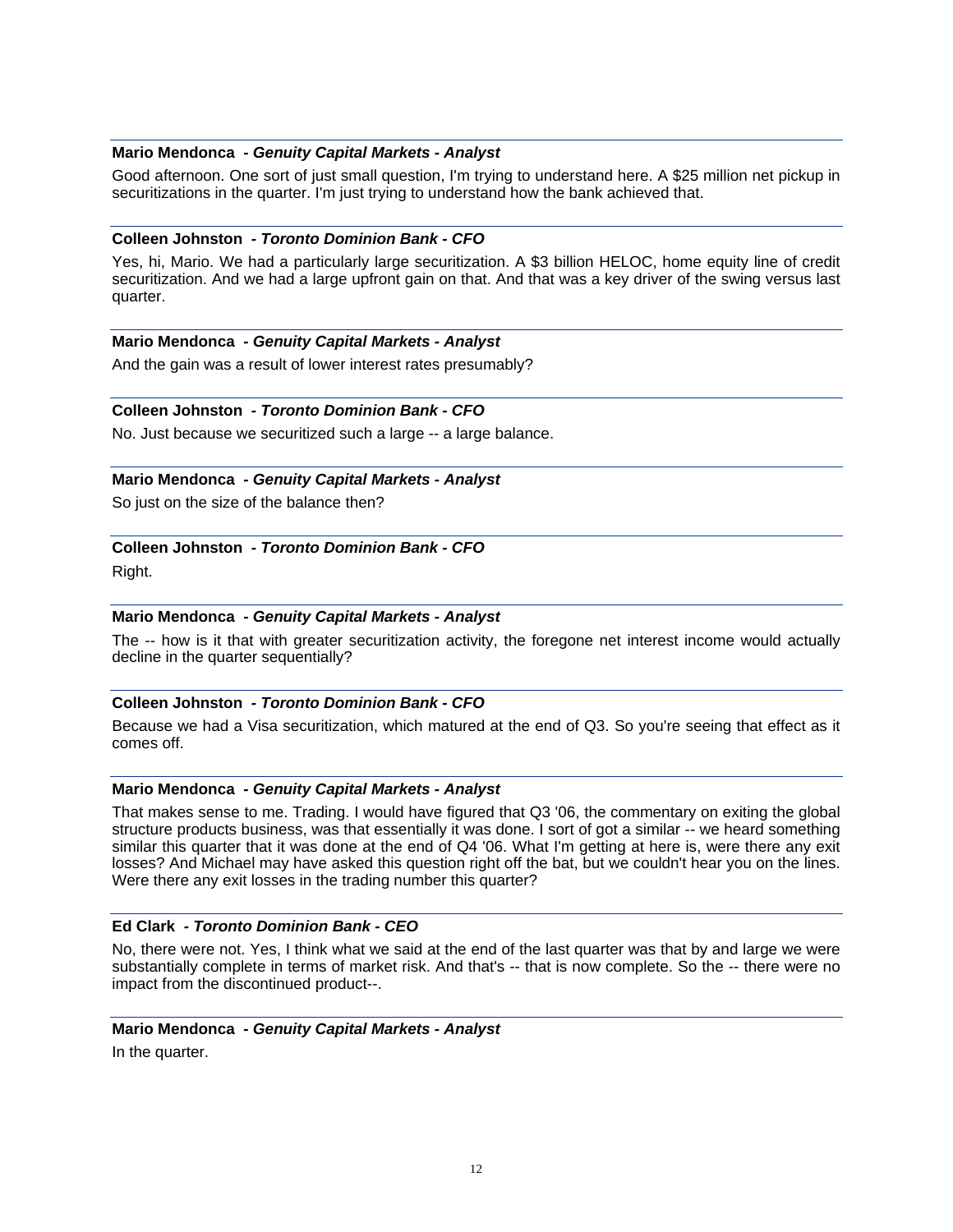# **Ed Clark** *- Toronto Dominion Bank - CEO*

--businesses in the quarter, other than the costs are still there with respect to exiting just people.

### **Mario Mendonca** *- Genuity Capital Markets - Analyst*

So severance costs--?

### **Ed Clark** *- Toronto Dominion Bank - CEO*

Severance costs and the cost of actually having people continue to work and no banking portfolio et cetera and then the severance costs associated with them, as well.

### **Mario Mendonca** *- Genuity Capital Markets - Analyst*

Can we assume that that was relatively small?

### **Ed Clark** *- Toronto Dominion Bank - CEO*

Well, it's, the actual exit of the people took place in the quarter. The people that were, the front office people that were exiting the portfolio, that happened in the quarter.

### **Mario Mendonca** *- Genuity Capital Markets - Analyst*

But did that have -- what I'm trying to get at is, trading just seemed--.

### **Ed Clark** *- Toronto Dominion Bank - CEO*

That didn't impact the trading. Okay.

#### **Mario Mendonca** *- Genuity Capital Markets - Analyst*

No. Trading just seemed especially weak this quarter.

# **Ed Clark** *- Toronto Dominion Bank - CEO*

Yes, it was especially weak. I think as I was saying earlier. Seasonally we tend to have a poor or weak fourth quarter. But I think fair to say that we had some weak trading results as well in some businesses. Primarily in the rates and currency areas where there was, we tend to make more money when there's good volatility. And there's just -- and credit as well. It's been remarkably low volatility in those three areas in the fourth quarter. And I -- from a positioning perspective, we weren't as strong as we might have been either. So it was a weak quarter. I put into context.

I guess the statement that I was making earlier in response to Michael was for the year our trading revenue was in and around I think 1.34 billion. And that's, I think a number that -- with respect for our plan for the year, that's the type of plan that we would have hoped to make and we did make. But it's lumpy.

### **Mario Mendonca** *- Genuity Capital Markets - Analyst*

Okay. One small thing. In the press release you refer to higher equity compensation costs in Banknorth. Can you add any color to that at all?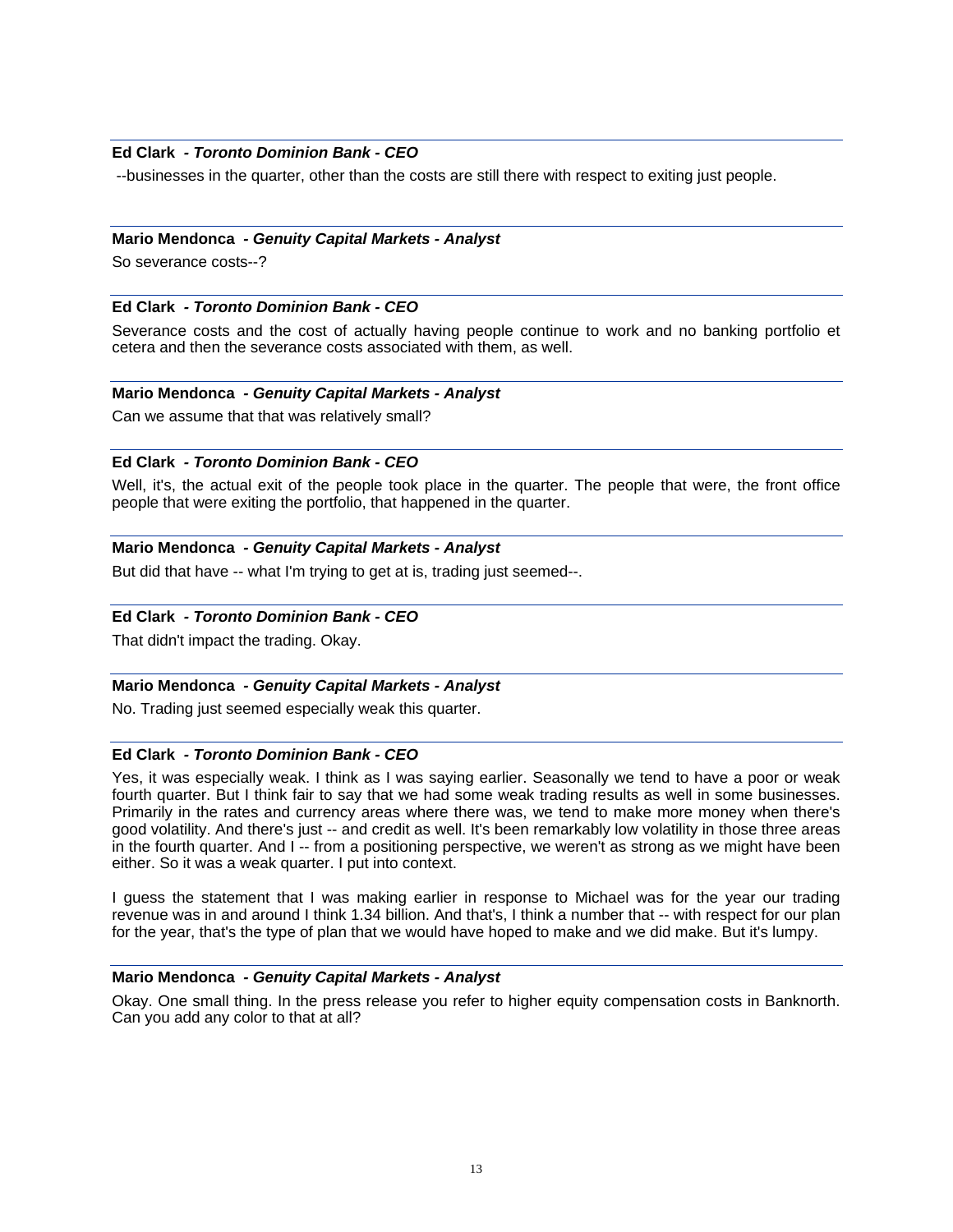# **Colleen Johnston** *- Toronto Dominion Bank - CFO*  Higher equity?

### **Mario Mendonca** *- Genuity Capital Markets - Analyst*

It says higher equity compensation costs in Banknorth. Just having trouble understanding.

## **Colleen Johnston** *- Toronto Dominion Bank - CFO*

I think what we were referring to there, to performance related comp.

### **Mario Mendonca** *- Genuity Capital Markets - Analyst*

Performance related comp in Banknorth was higher?

# **Colleen Johnston** *- Toronto Dominion Bank - CFO*

Yes.

**Mario Mendonca** *- Genuity Capital Markets - Analyst* 

Thanks very much.

# **Ed Clark** *- Toronto Dominion Bank - CEO*

Why don't we come back to on that point. I'm not sure we're answering that crisply.

### **Operator**

Your next question is a follow-up question from Jim Bantis from Credit Suisse Securities. Please go ahead.

#### **Jim Bantis** *- Credit Suisse Securities - Analyst*

Hi. Back on and I was looking at the full-year results on the wholesale banking side. Exceeding the target range in terms of growth, our net income 525 to 625. And arguably you had some tough times on the secured products portfolio. And as Bob, you were just explaining it was a tough trading quarter. It looks like the bar may be set too low now at 525, 625. And I just wanted to get a perspective, particularly since Ed's comments early on that you were both very happy with the positioning in terms of the wholesale bank, in terms of market share and people on where could this number or this range should be going in 2007.

### **Ed Clark** *- Toronto Dominion Bank - CEO*

You don't mind helping me out here when we're doing the planned targets for my management team, will you Jim?

### **Jim Bantis** *- Credit Suisse Securities - Analyst*

Just let me know when it is, Ed.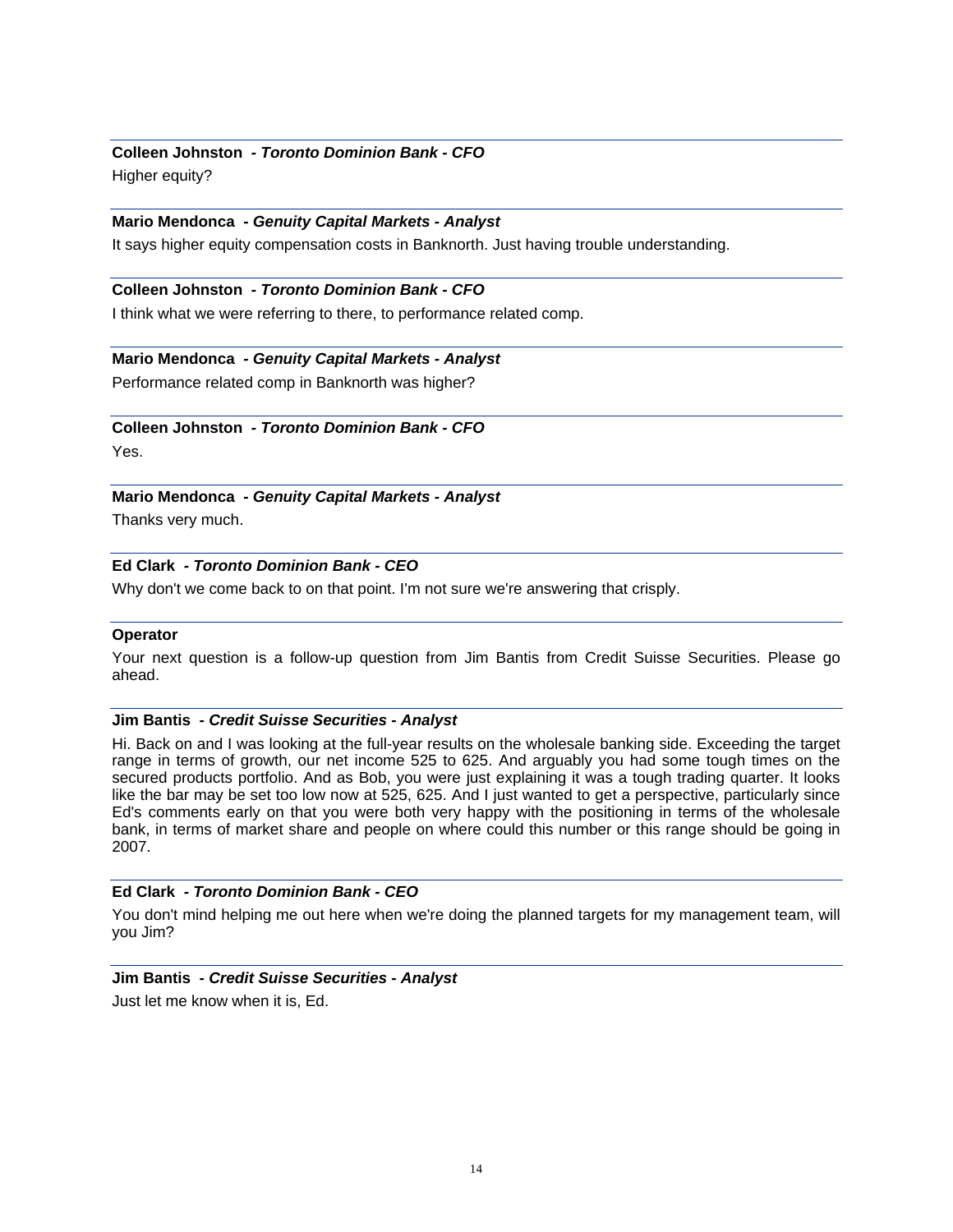### **Bob Dorrance** *- Toronto Dominion Bank - Chairman, CEO, TD Securities*

Thanks, Jim. I thought you were going to take that one, sorry. The we had a very strong year in overall results. And it was particularly helped by securities gains. So we are again forecasting securities gains much like forecasting trading revenue, it's difficult. But our forecast for '07 is to have less security gains. I think in the dealer we will benefit from not having the cost of exiting the discontinued businesses. But we're also anticipating that we've had strong markets for the last three years and I don't think that it's -that they will necessarily continue as strong as they have been. So we're being a little bit more conservative on some of the other businesses. But the -- I think as Ed mentioned, we do expect that we'd be in the upper end of that range from what we see at this point in time.

### **Operator**

Your next question comes from Brad Smith. Please go ahead.

### **Brad Smith** *- Blackmont Capital - Analyst*

Thank you. Just a quick follow-up to something was mentioned a minute ago. The equity of compensation at Banknorth, did that have anything to do with the changes in the employment agreements that happened when you were invited to bid for the minority interest? I recall there were some rates being waived by senior members of the Banknorth executive.

### **Colleen Johnston** *- Toronto Dominion Bank - CFO*

No, Brad, I can assure you that was not the driver. But as Ed said, we will get back with a crisper answer in terms of the underlying reason.

#### **Brad Smith** *- Blackmont Capital - Analyst*

Okay. Thank you.

### **Ed Clark** *- Toronto Dominion Bank - CEO*

We go back to the floor, Ian.

### **Ian DeVerteuil, BMO Nesbitt Burns – Analyst**

Tim, it's Christmas time and one of the things is, every time I give my kids something they expect that and more next year. And you gave us a great third quarter and this quarter almost seemed like a let down. It's hard to believe that, but it does. When I look at things like sort of sequential growth in revenues. When I look at other income quarter-over-quarter, I know it is a lot of things that impact that. It seems to be a little bit lower. So can you talk to that? Is there something that really kicked in Q3 on the fee side that wasn't there in Q4?

### **Tim Hockey** *- Toronto Dominion Bank - Co-Chairman, TD Canada Trust*

We decided to divide and conquer this question. Bernie takes revenues and I take expense. Over to Bernie.

#### **Bernie Dorval** *- Toronto Dominion Bank - Co-Chairman, TD Canada Trust*

Ian, if you look at the components of the revenue growth for the fourth quarter, component is the other income, which went down. And if you look at the other income supplemental you'll see that it's coming from insurance, actually, insurance revenue was down by exactly the same amount, that's about 16 million, I believe in the quarter. And as I mentioned in this meeting, actually a quarter ago, in the third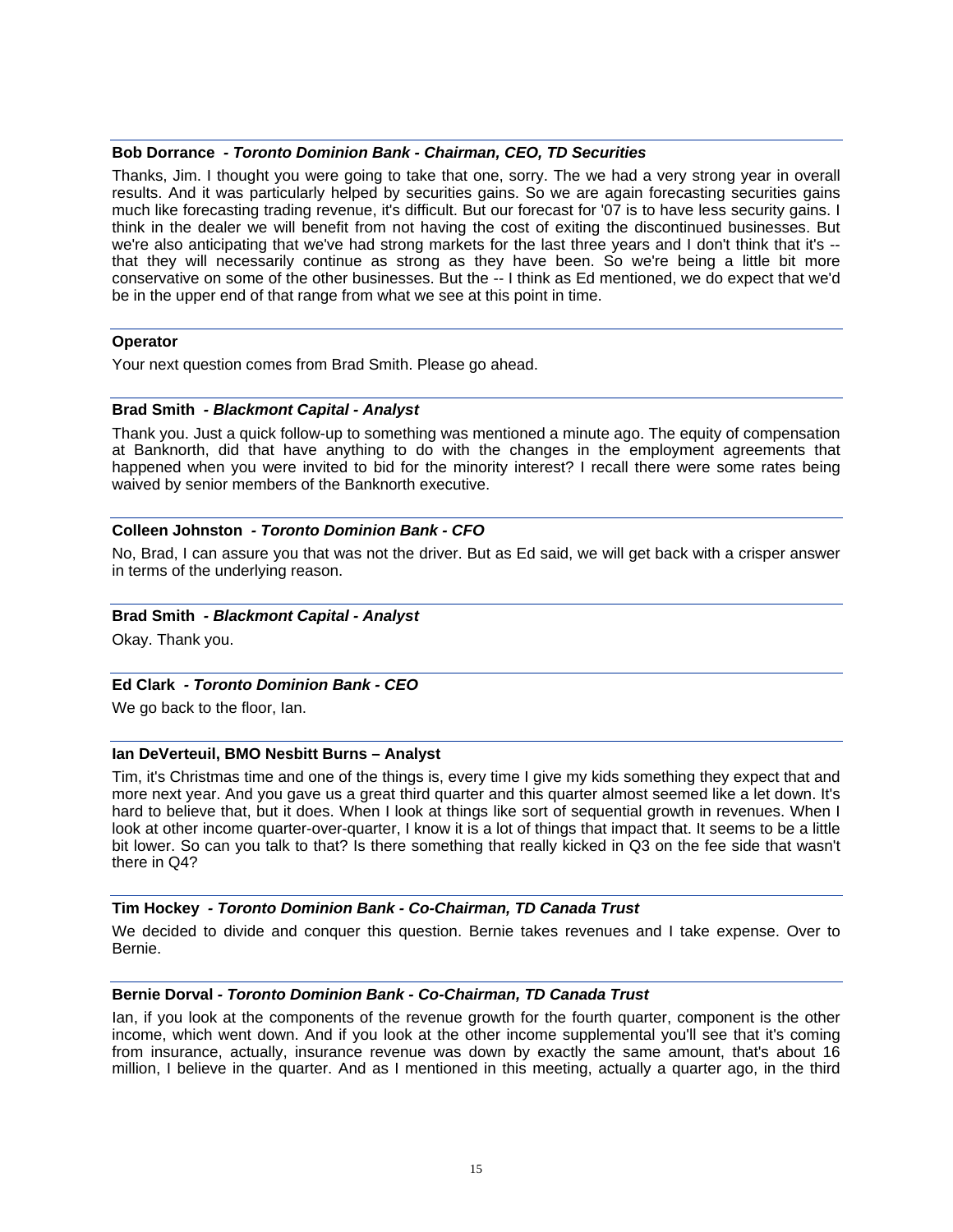quarter we had a bump, an artificial bump in insurance revenue due to insurance industry, insurance pool, revenue that sort of came lumpy, they adjusted the market share and since we're getting market share, we kind of got a bump because of that. And so it's about half of the difference, the other half of the difference is that traditional seasonality in the insurance revenue in our type of insurance, which is dominated by property and casualty.

And so if you adjust for that, the insurance revenue will always show some fluctuation depends whether you have catastrophes, when catastrophes happen, which quarter, et cetera. So if you look at that, our sequential revenue growth is about like at 2% for the quarter, which is a little bit light. But is in line with sort of where we think that the trend is a little bit downwards from that standpoint in terms of revenue growth for next year. So I think it's not as bad as it looks because of that. It's just when a significant portion of the explanation is related to insurance.

### *Ian DeVerteuil, BMO Nesbitt Burns - Analyst*

The second variable was the expenses rising quite a bit. And it's impressive to see the ongoing stream of new branch openings. It was, I don't remember what day it was, but there was a day sometime this quarter, it was amazing. Every three minutes there was a branch opening. I guess how do you think about that in terms of expenses? How much of that is in the 1.068 billion of quarterly run rate? Does that kick a bit here? Does it come before the revenues come? How do you think about that?

# **Tim Hockey** *- Toronto Dominion Bank - Co-Chairman, TD Canada Trust*

Yes. The new branch opening certainly had an up-tick in the fourth quarter. So as Colleen said we did 24 of the 31 in the fourth quarter. In fact, 19 of those were in October. And so there's no question that that had an impact on our expenses. But I would say that as we said about the investing in the future, it is actually, I don't think in my career we've ever had the number of big initiatives culminating in one particular quarter. We've listed some of them. We also announced a closure of an operating unit that add an up-tick in our severance spend inside that number.

So we're quite comfortable that obviously we're operating inside our 3-point paradigm between revenue and expense growth rate but we also think that we've pretty much reached a high water mark in expense growth rate because of both of those initiatives and because we expect our revenue growth rate to start to trend down going into 2007. So we're actually thrilled with getting this series of initiatives in place because they all either add to the customer experience or our efficiency going forward or things like the new branches absolute growth in customers and volumes. Sets us up well for next year we think.

### *Ian Deverteuil, BMO Nesbitt Burns - Analyst*

But if they only open in October, don't you have them for the whole month as opposed to -- for the whole quarter as opposed for having them for part of the quarter? So some of the expenses naturally rise?

### **Tim Hockey** *- Toronto Dominion Bank - Co-Chairman, TD Canada Trust*

Yes, and the branches that we're -- they're being built and they're being staffed before they actually open their doors. But you're right there's a built-in for new branches going on -- or ongoing expense that will be into 2007, as well. There's absolutely an impact.

# *Ian Deverteuil, BMO Nesbitt Burns - Analyst*

So what I'm trying to get at is the 1.068 billion does it go up just because the branch is operational or are most of the costs in there already?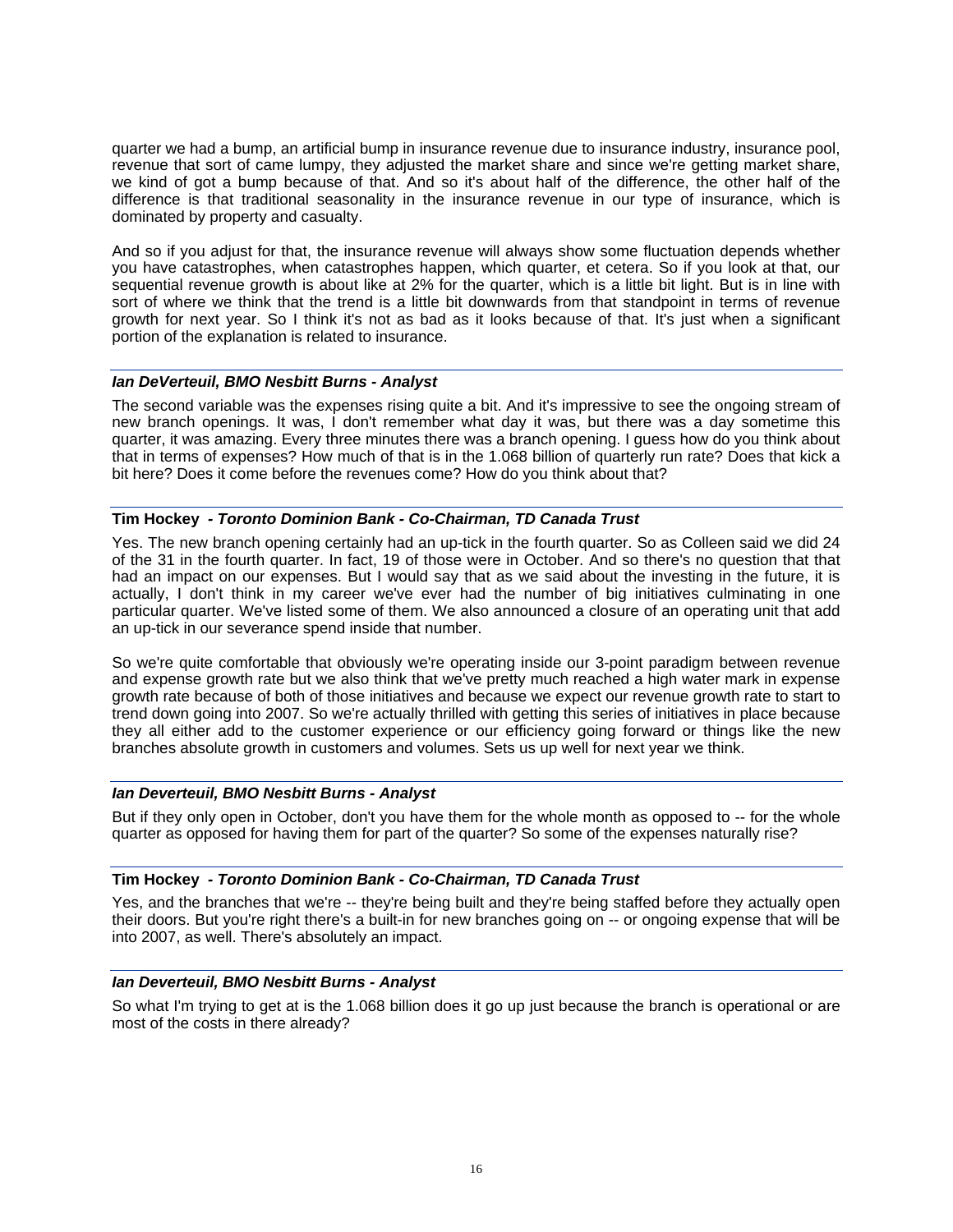### **Tim Hockey** *- Toronto Dominion Bank - Co-Chairman, TD Canada Trust*

You shouldn't -- the branches are a big headline in terms of an add to that expense growth, but it isn't actually going to be that much of that 10% growth and it'll curtail going into next year.

#### **Ed Clark** *- Toronto Dominion Bank - CEO*

Michael?

### *Michael Goldberg, Desjardins Securities - Analyst*

One number I find particularly impressive is the 10% growth in your personal demand and notice during the quarter. Can you give us some color as to how you did that? Nobody else is getting anywhere near that level of growth.

### **Tim Hockey** *- Toronto Dominion Bank - Co-Chairman, TD Canada Trust*

Trying to think of the 10%. Is it from the all bank category?

# *Michael Goldberg, Desjardins Securities - Analyst*

Yes.

# **Colleen Johnston** *- Toronto Dominion Bank - CFO*

Are you on a supplemental?

### *Michael Goldberg, Desjardins Securities - Analyst*

Yes. It's going from about 72 to almost \$80 billion.

### **Colleen Johnston** *- Toronto Dominion Bank - CFO*

Yes, that is -- about 7 billion of the increase relates to TD Ameritrade. And in fact, the money market accounts, the sweep accounts that are now being managed by our TD Waterhouse, USA Bank.

# *Michael Goldberg, Desjardins Securities - Analyst*

Okay. So that's really a change in -- just in the way the funds are being classified? Or did they actually come into your system during the quarter?

# **Colleen Johnston** *- Toronto Dominion Bank - CFO*

Correct. Yes, the latter. The latter. That's well outlined in their 10-K as well as in our annual report.

### *Michael Goldberg, Desjardins Securities - Analyst*

Okay. And one other -- I'll come back.

### *Ian Deverteuil, BMO Nesbitt Burns - Analyst*

Ed, what do you think of 50% payout ratios for banks?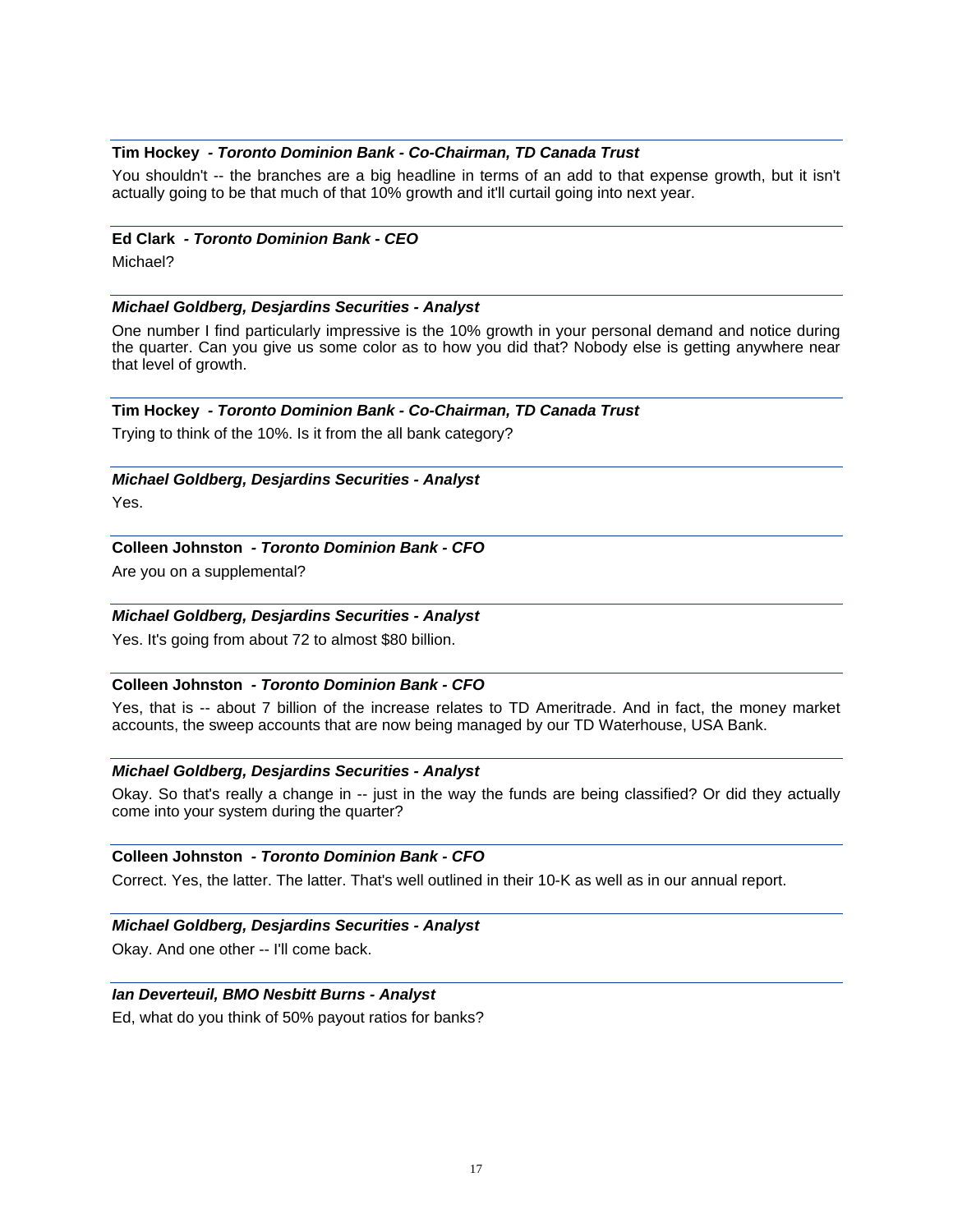### *Ian Deverteuil, BMO Nesbitt Burns - Analyst*

It's interesting to me because we've had obviously some banks moving up payout ratios. You haven't said anything here.

### **Ed Clark** *- Toronto Dominion Bank - CEO*

Well, I would say next quarter is probably the quarter that we normally have that discussion. I think what --I think for the moment we're not unhappy with our payout ratio. What I've said all along is I actually think we have the right payout ratio for a firm that wants to grow aggressively that we are seeing significant asset growth going along. I think that's a good thing, not a bad thing. And so I think it is the appropriate payout ratio. I think we have to be committed to making sure that our dividends do grow in line with our faster earnings per share growth in order to deliver what I'm promising that if we have faster earnings per share growth we'll have faster dividend growth and so ultimately we'll have better dividend growth than people who opt for a slower growth path. We're quite sensitive to that.

But I've always said I'm not an analog on these things and if the whole industry goes in the one direction, even if I think it's not the smartest thing in the long run for the industry. I have to take that into account and try to find my spot in there. But I think for the moment I'm pretty comfortable in saying why don't we just grow our earnings faster than other people and grow our dividends faster people, that rather than jacking up the payout ratio. Michael?

### *Michael Goldberg, Desjardins Securities - Analyst*

Okay, I remember now. A question for Bob. Can you give us some color on your comment to expect lower investment gains in 2007? I mean you started 2006 with just under \$700 million of unrealized equity gains. You ended 2006 with about 700 million of unrealized equity gains. And then as Ed said after the Halloween announcement of the income trust it went even higher. So why should we expect less investment gains this year?

### **Ed Clark** *- Toronto Dominion Bank - CEO*

A good part of the investment gains in the year just ended, came out of our merchant banking activities. And those are, those are exits that aren't determined by us. They're determined by the companies that we're invested in the markets and other people's interest in those companies. So it's not something that -we have a, a fairly large investment in the merchant banking area. We have some good gains. We expect that those gains will be recognized over time but we just can't forecast them. So I think what we try to do is say on average this might happen over the next 12 months and there I think it's, I think very wise to be on the conservative side of what might happen there. You just don't know. The other gains can come out of our more liquid types of assets. We try to balance that off and ensure that we're reinvesting in those businesses and in terms of finding investments as well.

### *Michael Goldberg – Desjardins Securities - Analyst*

And if I could just ask one more. On the 7 billion of deposits that came from Ameritrade. How much do you actually make on those deposits?

# **Colleen Johnston** *- Toronto Dominion Bank - CFO*

It's a very small amount. It's included in our corporate segment.

### *Michael Goldberg – Desjardins Securities - Analyst*

What?